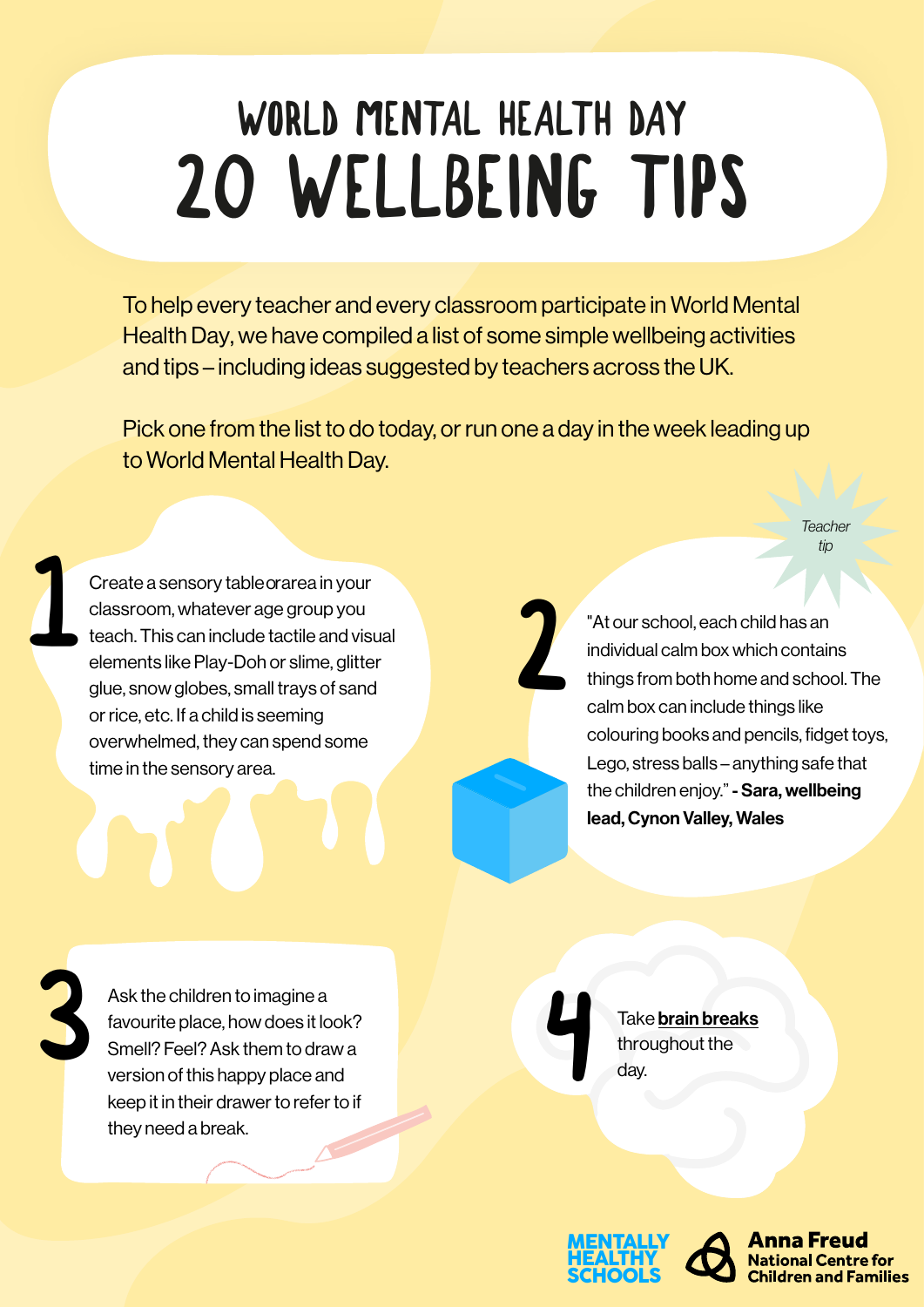5 "Have a mindfulness club as one of your extra-curricular clubs, or introduce a school-wide initiative of a 10-minute guided meditation session before lunch. You could also have an optional guided meditation session for staff at the end of staff meetings." – Gemma, primary school teacher, West Midlands, England

*Teacher tip*

6

8

Run a daily body check in – close your eyes and listen to your body and mind. How do you feel? Are you holding any tension anywhere? What emotions are you feeling today? Where in your body are you feeling it? You could follow this with a guided [relaxation activity.](https://mentallyhealthyschools.org.uk/resources/mindfulness-calendar-daily-five-minute-activities/)

Create a feelings display in the classroom or school for the children to refer to – each week learn about a new feelings word to expand the children's vocabulary for discussing their emotions.

> **Teacher** *tip*

"We ask the children to list three things they are thankful for at the end of each day." – Cherie, primary school teacher, West Sussex, England

Practice positive affirmations with the children every day, like: "I am brave, I am hard working, I am special." Remind the children that we need to be kind to ourselves and tell ourselves how great we are. Start the day with an affirmation of your or the children's choice – they could even answer the register this way. 9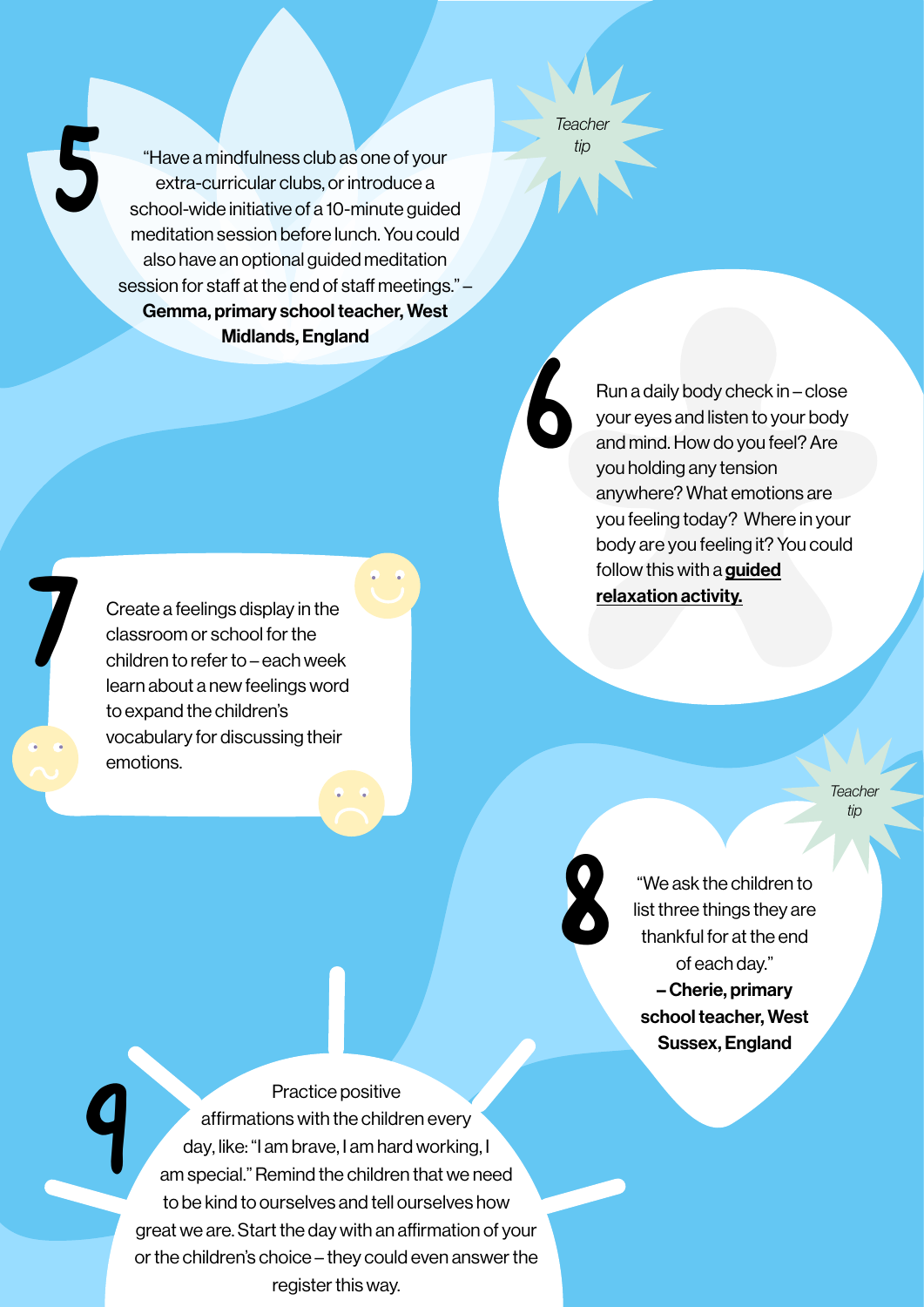If at all possible, let staff<br>
complete PPA from home<br>
(if they want to) to ensure<br>  $\frac{1}{2}$ <br>  $\frac{1}{2}$ <br>  $\frac{1}{2}$ <br>  $\frac{1}{2}$ <br>  $\frac{1}{2}$ <br>  $\frac{1}{2}$ <br>  $\frac{1}{2}$ <br>  $\frac{1}{2}$ <br>  $\frac{1}{2}$ <br>  $\frac{1}{2}$ <br>  $\frac{1}{2}$ <br>  $\frac{1}{2}$ <br>  $\frac{1}{$ If at all possible, let staff complete PPA from home (if they want to) to ensure this is non-contact time.

five-minute mindfulness walk around the school outside area. Ask the children to notice what they hear/smell/feel/see.

11

At the start of the day, ask the children to hold in mind a positive intention for the day, for example: today I will be a good friend, I will persevere with my times tables, I will have fun at break time. 12

Run a wellbeing drop-in activity during lunch times to support any children who are finding the playground overwhelming.

Teacher<br>
Teacher<br>
tip

*tip*

15

13

"Due to the current restrictions our children have staggered starting times. To help them come in calmly and promote a happy, settled start to the day, I have a playlist of chilled music and a diffuser sending out relaxing essential oils! (It helps my classroom assistant and I have a positive start to our day, if nothing else!)" – Sharon, primary school teacher, County Down, Northern Ireland

Give each child a set of mindfulness colouring sheets to complete as they arrive in the mornings or as they return from break times. This will help them focus and give them a chance to unwind from the playground or morning drop off.